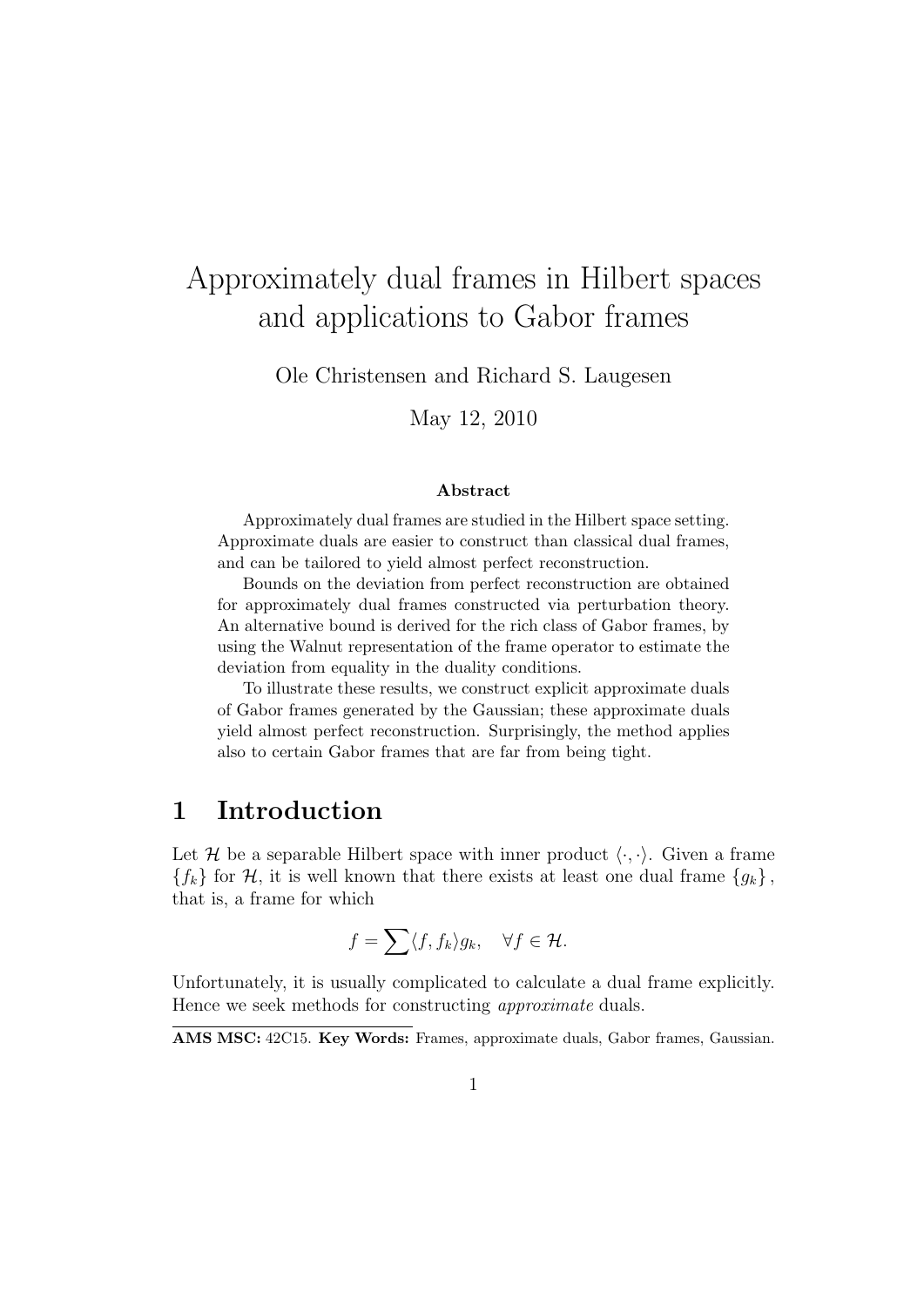An approximately dual frame  ${g_k}$  associated with  ${f_k}$  satisfies

$$
||f - \sum \langle f, f_k \rangle g_k|| \le \epsilon ||f||, \quad \forall f \in \mathcal{H}, \tag{1}
$$

for some  $\epsilon$  < 1; here  $\epsilon$  measures the deviation from equality in the frame duality condition. The bound (1) is particularly interesting when  $\epsilon$  is small, but for any  $\epsilon < 1$  we will obtain a family of frames that interpolate between the approximately dual frame  ${g_k}$  and a classical dual frame.

We further use perturbation ideas to *construct* approximately dual frames. There are situations where it is hard to find a dual frame for a given frame  ${f_k}$ , but where  ${f_k}$  lies close to a frame  ${h_k}$  for which a dual frame  ${g_k}$ is known explicitly. We present conditions under which such a frame  ${g_k}$  is approximately dual to  $\{f_k\}$ , both in the case where  $\{g_k\}$  is an arbitrary dual of  ${h_k}$  and for the particular case where it is the canonical dual.

Such general Hilbert space estimates might of course be improved for concrete classes of frames. For Gabor frames in  $L^2(\mathbb{R})$  we present a better, direct argument for obtaining an inequality of type (1), based on the Walnut representation of the frame operator. By this method, we construct approximately dual frames for two Gabor frames generated by the Gaussian, obtaining very small values for  $\epsilon$ .

Note that the idea of approximately dual frames has appeared previously, especially for wavelets [2], [6], [8, Section 2.13], Gabor systems [1], [5, Sections 3,4], [15], in the general context of coorbit theory [4], and in sensor modeling [12]. The paper [12] also deals with frames in general Hilbert spaces, and we will comment on the connections with the present paper in Section 4.

#### **2 Basic frame theory**

A sequence  ${f_k}$  in  $H$ , indexed by an arbitrary countable index set, is a *frame* if there exist constants  $A, B > 0$  such that

$$
A||f||^2 \le \sum |\langle f, f_k \rangle|^2 \le B||f||^2 \qquad \forall f \in \mathcal{H}.
$$
 (2)

Any numbers *A, B* such that (2) holds are called *(lower and upper) frame bounds*. For the introductory frame material that follows, see any standard reference on frames, such as [**?**], [16], [3, Chapter 5].

If the upper inequality in (2) holds, then  ${f_k}$  is a *Bessel sequence*. In that case so is  $\{Wf_k\}$ , for any bounded operator  $W: \mathcal{H} \to \mathcal{H}$ .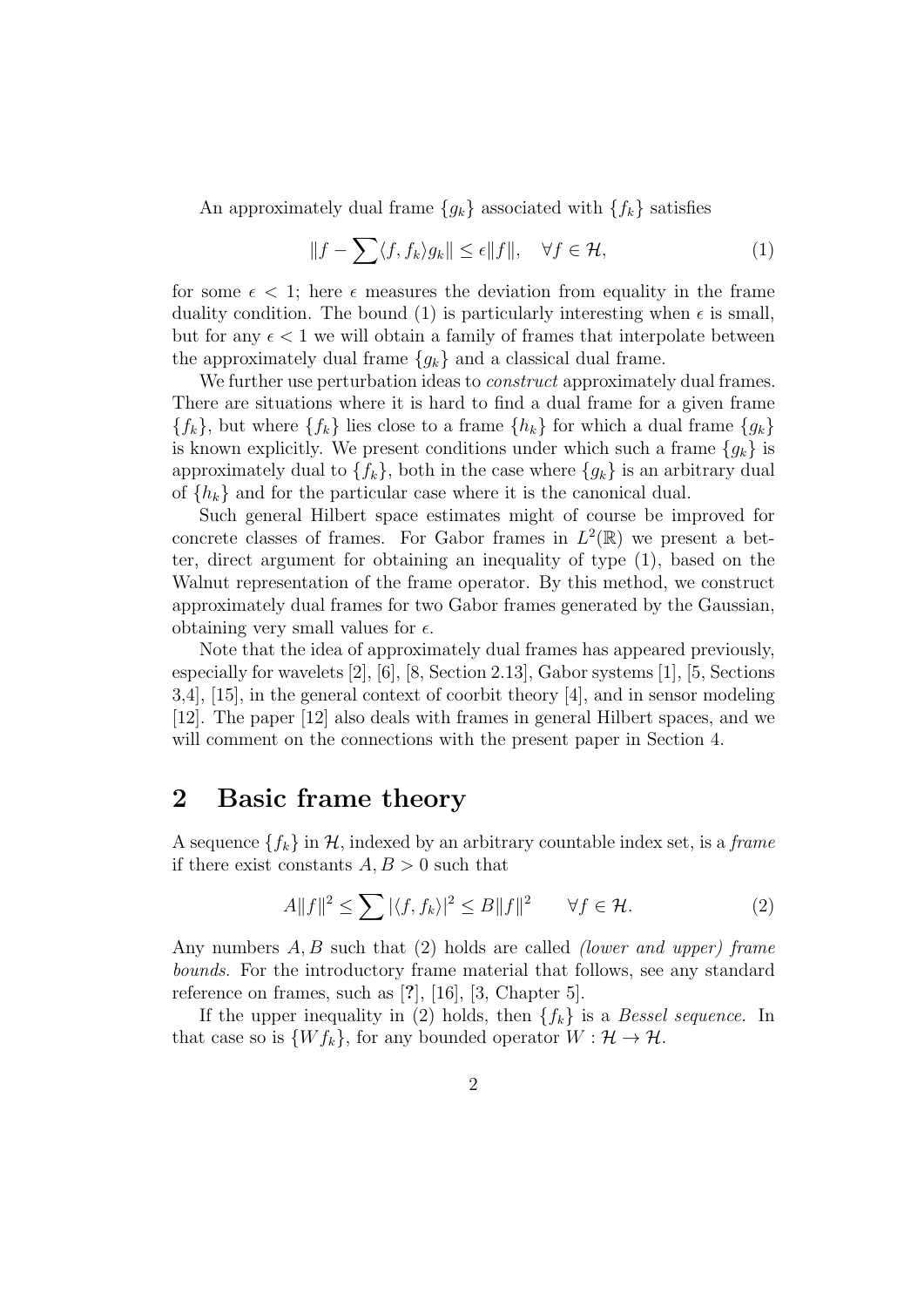Given a Bessel sequence  $\{f_k\}$ , the *synthesis operator*  $T: \ell^2 \to \mathcal{H}$  given by

$$
T\{c_k\} = \sum c_k f_k
$$

is linear and bounded, with  $||T|| \leq \sqrt{B}$ ; the series converges unconditionally for all  ${c_k} \in \ell^2$ . The adjoint of *T* is the *analysis operator*  $T^* : \mathcal{H} \to \ell^2$  given by

$$
T^*f = \{ \langle f, f_k \rangle \}.
$$

Given a Bessel sequence *{fk}*, a Bessel sequence *{gk}* is called a *dual frame* if

$$
f = \sum \langle f, f_k \rangle g_k, \quad \forall f \in \mathcal{H}.
$$
 (3)

Condition (3) means that analysis using  ${f_k}$  followed by synthesis using  ${g_k}$  yields the identity operator. We then adopt the terminology of signal processing and speak about *perfect reconstruction.*

The *frame operator* is  $TT^*$ , which is well defined and bounded whenever  ${f_k}$  is a Bessel sequence. If  ${f_k}$  is a frame, then one choice of dual is the *canonical dual frame*  $\{(TT^*)^{-1}f_k\}$ . When  $\{f_k\}$  is redundant, infinitely many other dual frames exist.

## **3 Approximate duality**

In order to apply the dual frame expansion (3), we first need a dual frame. Unfortunately, it might be cumbersome  $-$  or even impossible  $-$  to calculate a dual frame explicitly. In the literature one finds only a few infinite dimensional non-tight frames for which a dual has been constructed. This paucity of constructions leads us to seek frames that are "close to dual".

Suppose that  ${f_k}$  and  ${g_k}$  are Bessel sequences in *H.* Denote their synthesis operators by  $T: \ell^2 \to \mathcal{H}$  and  $U: \ell^2 \to \mathcal{H}$ , respectively. Then

$$
TU^*f = \sum \langle f, g_k \rangle f_k, \quad f \in \mathcal{H},
$$

and

$$
UT^*f = \sum \langle f, f_k \rangle g_k, \quad f \in \mathcal{H}.
$$

These operators are called *mixed frame operators.* In terms of these operators, the Bessel sequences  ${f_k}$  and  ${g_k}$  are dual frames if and only if  $TU^* = I$  or  $UT^* = I$ .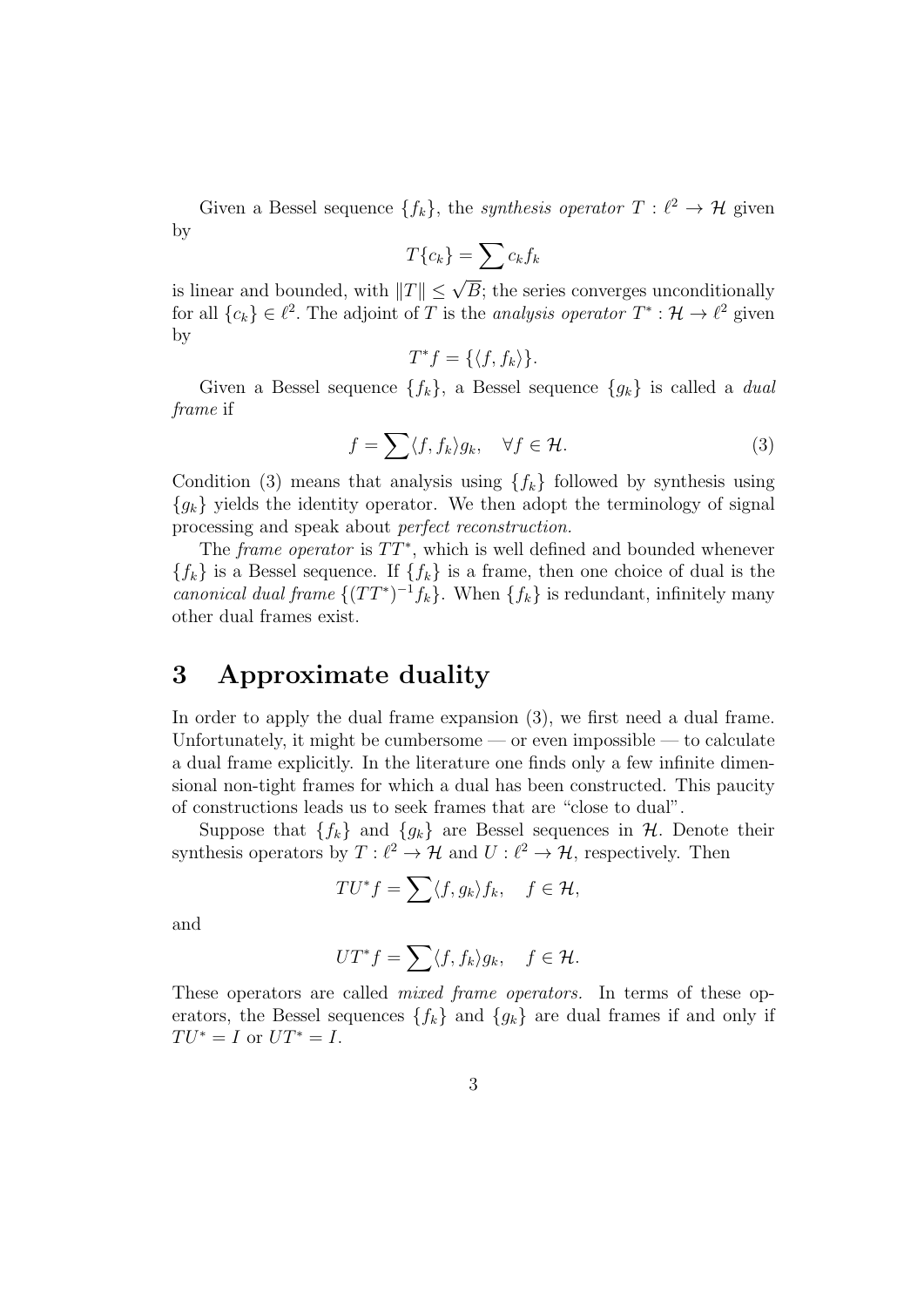**Definition 3.1** *Two Bessel sequences {fk} and {gk} are approximately dual frames if*  $||I - TU^*|| < 1$  *or*  $||I - UT^*|| < 1$ .

This notion of *approximately dual frames* does not incorporate the natural desire for (1) to hold with a *small* value of  $\epsilon$  : it is only guaranteed that (1) holds with some  $\epsilon$  < 1. However, as we will see in Proposition 3.2, there is an inductive procedure that leads us arbitrarily close to perfect reconstruction, based on any pair of approximately dual frames.

The two conditions in Definition 3.1 are equivalent, by taking adjoints. Note that if  ${f_k}$  and  ${g_k}$  are approximately dual frames, then the operator  $UT^*$  is invertible, and each  $f \in \mathcal{H}$  has the representation

$$
f = (UT^*)^{-1}UT^*f = \sum \langle f, f_k \rangle (UT^*)^{-1}g_k.
$$

From here, a standard argument shows that  ${f_k}$  is a frame, with dual  $\{(UT^*)^{-1}g_k\}$ . By symmetry,  $\{g_k\}$  is a frame as well.

**Proposition 3.2** *Assume that*  $\{f_k\}$  *and*  $\{g_k\}$  *are approximately dual frames. Then the following hold:*

*(i) The dual frame*  ${(UT^*)^{-1}g_k}$  *of*  ${f_k}$  *can be written* 

$$
(UT^*)^{-1}g_k = g_k + \sum_{n=1}^{\infty} (I - UT^*)^n g_k.
$$

*(ii)* For fixed  $N \in \mathbb{N}$ , consider the corresponding partial sum,

$$
\gamma_k^{(N)} = g_k + \sum_{n=1}^N (I - UT^*)^n g_k.
$$
 (4)

*Then*  $\{\gamma_k^{(N)}\}$  $\{f_k\}$ *. Denoting its associated synthesis operator by Z<sup>N</sup> , we have*

$$
||I - Z_N T^*|| \le ||I - UT^*||^{N+1} \to 0 \quad \text{as } N \to \infty.
$$

**Proof.** Assuming that  ${f_k}$  and  ${g_k}$  are approximately dual frames, the inverse of *UT<sup>∗</sup>* can be written via a Neumann series as

$$
(UT^*)^{-1} = (I - (I - UT^*))^{-1} = \sum_{n=0}^{\infty} (I - UT^*)^n.
$$
 (5)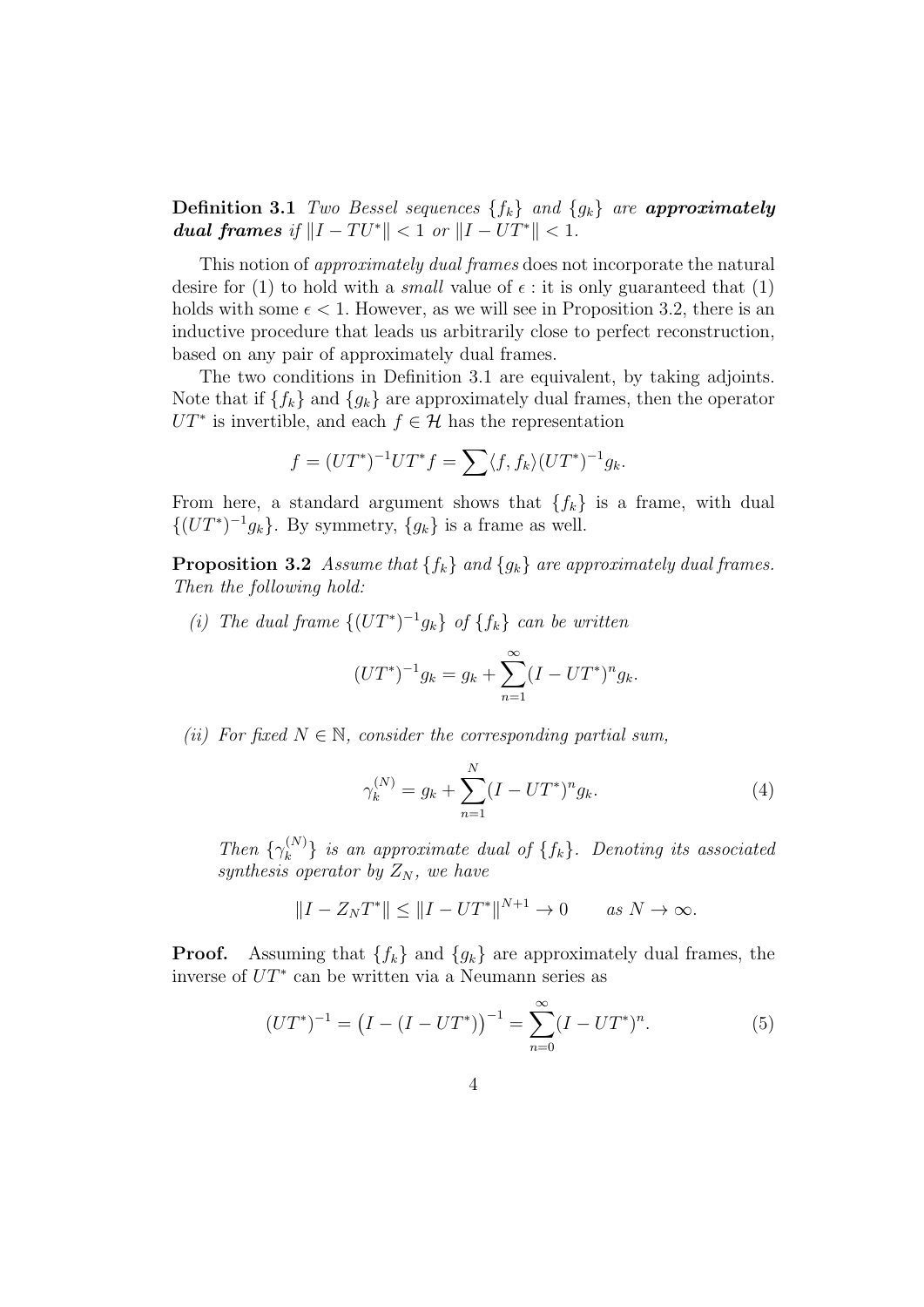The result in (i) now follows. For (ii), note that  $\{\gamma_k^{(N)}\}$  $\{k^{(N)}\}$  is a Bessel sequence since it is obtained from the Bessel sequence  ${g_k}$  by a bounded transformation. And

$$
Z_N T^* f = \sum \langle f, f_k \rangle \gamma_k^{(N)} = \sum \langle f, f_k \rangle \sum_{n=0}^N (I - UT^*)^n g_k
$$
  
= 
$$
\sum_{n=0}^N (I - UT^*)^n UT^* f
$$
  
= 
$$
\sum_{n=0}^N (I - UT^*)^n (I - (I - UT^*)) f
$$
  
= 
$$
f - (I - UT^*)^{N+1} f
$$

by telescoping. Thus

$$
||I - Z_N T^*|| = ||(I - UT^*)^{N+1}||
$$
  
\n
$$
\leq ||I - UT^*||^{N+1} < 1.
$$

 $\Box$ 

The approximately dual frame *{gk}* can be regarded as a zero-th order approximation to the (exact) dual frame  $\{(UT^*)^{-1}g_k\}$ , in part (i) of Proposition 3.2. In case  $||I - UT^*||$  is small, reconstruction using the approximate dual  ${g_k}$  gives close to perfect reconstruction. Part (ii) of the proposition yields a family of approximately dual frames that interpolates between the approximate dual  ${g_k}$  and the dual frame  ${(UT^*)^{-1}g_k}$ ; by choosing *N* sufficiently large, we can obtain a reconstruction that is "almost perfect". The drawback of the result with respect to potential applications is the complicated structure of the operator in (4) defining the sequence  $\gamma_k^{(N)}$  $\stackrel{(N)}{k}$ .

### **4 Perturbation and approximately dual frames**

Consider approximately dual frames  $\{f_k\}$  and  $\{g_k\}$ , with associated synthesis operators *T* and *U*, respectively. To motivate the results, we note once more that it can be a nontrivial task to find the canonical dual frame (or any other dual) associated with  ${f_k}$ . We seek to connect this fact with perturbation theory by asking the following question: if we can find a frame  ${h_k}$  that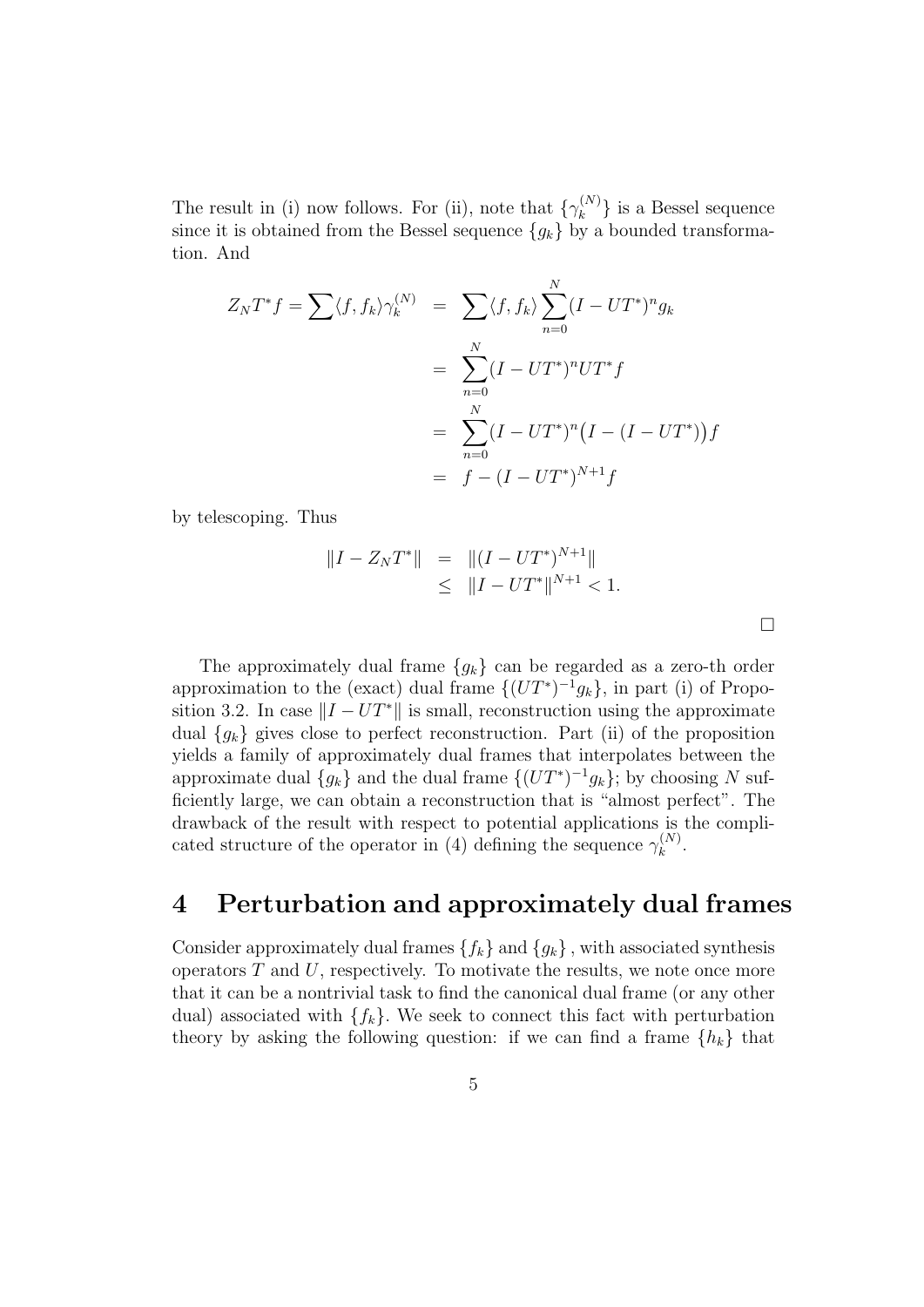is close to  $\{f_k\}$  and for which it is possible to find a dual frame  $\{g_k\}$ , does it follow that  ${g_k}$  is an approximate dual of  ${f_k}$ ? We will present some sufficient conditions for an affirmative answer.

First we state a general result valid for dual frames  ${g_k}$  with sufficiently small Bessel bound (Proposition 4.1); later we state a more explicit consequence for the case where  ${g_k}$  is the canonical dual frame (Proposition 4.3).

Technically, we need not assume that  ${f_k}$  is a frame in the next result, because the frame property follows as a conclusion. On the other hand, as explained above, the main use of the result is when  ${f_k}$  is known in advance to be a frame.

**Proposition 4.1 (Dual of perturbed sequence)** *Assume that {fk} is a sequence in*  $H$  *and that*  $\{h_k\}$  *is a frame for which* 

$$
\sum |\langle f, f_k - h_k \rangle|^2 \le R \|f\|^2, \quad \forall f \in \mathcal{H}, \tag{6}
$$

*for some*  $R > 0$ *. Consider a dual frame*  ${g_k}$  *of*  ${h_k}$  *with synthesis operator U,* and assume  ${g_k}$  *has upper frame bound C.* 

*If*  $CR < 1$  *then*  ${f_k}$  *and*  ${g_k}$  *are approximately dual frames, with* 

$$
||I - UT^*|| \le ||U|| \sqrt{R} \le \sqrt{CR} < 1.
$$

**Proof.** With our usual notation, we have  $UV^* = I$  since  $\{g_k\}$  and  $\{h_k\}$  are dual frames. Hence

$$
||I - UT^*|| = ||U(V^* - T^*)|| \le ||U|| ||V^* - T^*|| \le \sqrt{CR} < 1.
$$

It is crucial in Proposition 4.1 that the dual frame  ${g_k}$  has upper frame bound less than  $1/R$ . Otherwise  ${g_k}$  need not be an approximate dual of  ${f_k}$ , as the next example shows.

**Example 4.2** Consider  $\mathcal{H} = \mathbb{C}^2$  with the standard basis  $\{e_1, e_2\}$ . Let  $\epsilon > 0$ and consider the frames

$$
\{f_k\} = \{0, e_1, e_2\}, \quad \{h_k\} = \{\epsilon e_1, e_1, e_2\}, \quad \{g_k\} = \{\epsilon^{-1}e_1, 0, e_2\}.
$$

Write *T, V, U* for the associated synthesis operators. Note that

$$
TU^*f = \langle f, e_2 \rangle e_2;
$$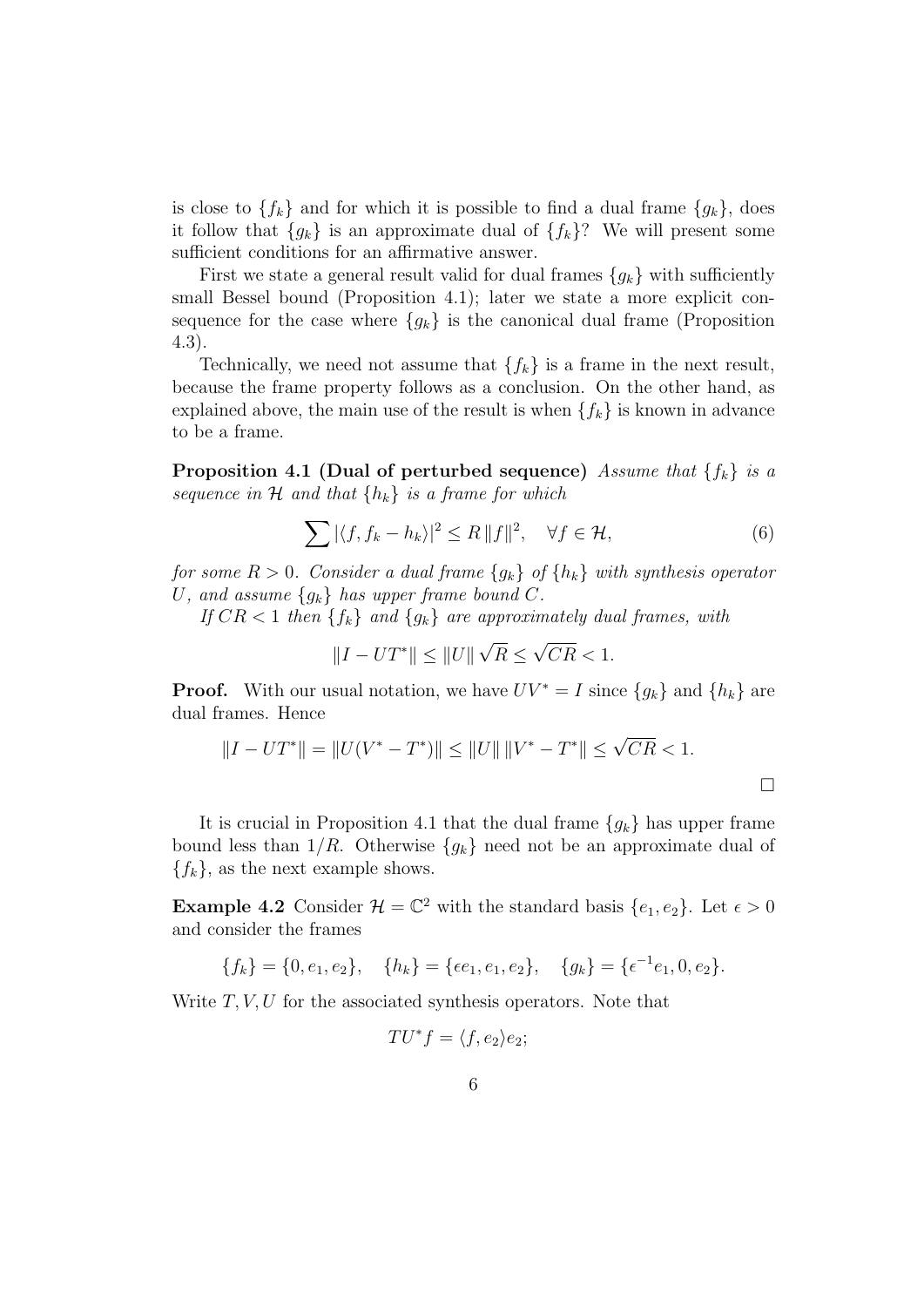this operator is neither injective nor surjective, and so  $\{f_k\}$  and  $\{g_k\}$  are not approximate dual frames. Clearly,  $\{h_k\}$  is a frame for  $\mathbb{C}^2$ , regardless of the choice of  $\epsilon$ . Now, because

$$
\sum_{k=1}^3 |\langle f, f_k - h_k \rangle|^2 = |\langle f, \epsilon e_1 \rangle|^2 \le \epsilon^2 ||f||^2, \quad \forall f \in \mathbb{C}^2,
$$

the condition in Proposition 4.1 is satisfied with  $R = \epsilon^2$ . But no matter how close  ${h_k}$  gets to  ${f_k}$  (meaning, no matter how small  $\epsilon$  is), the frame  ${g_k}$ is not an approximate dual of  ${f_k}$ . Note that for  $\epsilon < 1$ , the frame  ${g_k}$ has the upper frame bound  $C = \epsilon^{-2} = 1/R$ ; thus, Proposition 4.1 is not  $\Box$ contradicted.  $\Box$ 

For practical applications of Proposition 4.1, it is problematic that the possible values of *R* in (6) are related to the upper bound of  ${g_k}$ . By letting  ${q_k}$  be the canonical dual of  ${h_k}$  this problem is avoided:

**Proposition 4.3 (Canonical dual of perturbed frame)** *Let {fk} be a frame for H with frame bounds A, B. Let {hk} be a sequence in H for which*

$$
\sum |\langle f, f_k - h_k \rangle|^2 \le R \|f\|^2, \quad \forall f \in \mathcal{H},
$$

*for some*  $R < A/4$ *. Denote the synthesis operator for*  $\{h_k\}$  *by V*.

*Then*  ${h_k}$  *is a frame. Its canonical dual frame*  ${g_k} = {(VV^*)^{-1}h_k}$  *is an approximate dual of {fk} with*

$$
||I - UT^*|| \le \frac{1}{\sqrt{A/R} - 1} < 1,
$$

*where U denotes the synthesis operator for*  ${g_k}$ .

**Proof.** The sequence  $\{h_k\}$  is a frame with frame bounds ( $\sqrt{A}$  – *√* **Proof.** The sequence  $\{h_k\}$  is a frame with frame bounds  $(\sqrt{A} - \sqrt{R})^2$  and  $(\sqrt{B} + \sqrt{R})^2$ , by [3, Corollary 5.6.3]. The canonical dual frame of  $\{h_k\}$  is  ${g_k} = \{(VV^*)^{-1}h_k\}$ , with frame bounds

$$
\frac{1}{(\sqrt{B} + \sqrt{R})^2} \quad \text{and} \quad \frac{1}{(\sqrt{A} - \sqrt{R})^2}
$$

by [3, Lemma 5.1.6]. In terms of the synthesis operator *U* for  ${g_k}$ , the upper bound says

$$
||U|| \le \frac{1}{\sqrt{A} - \sqrt{R}}.
$$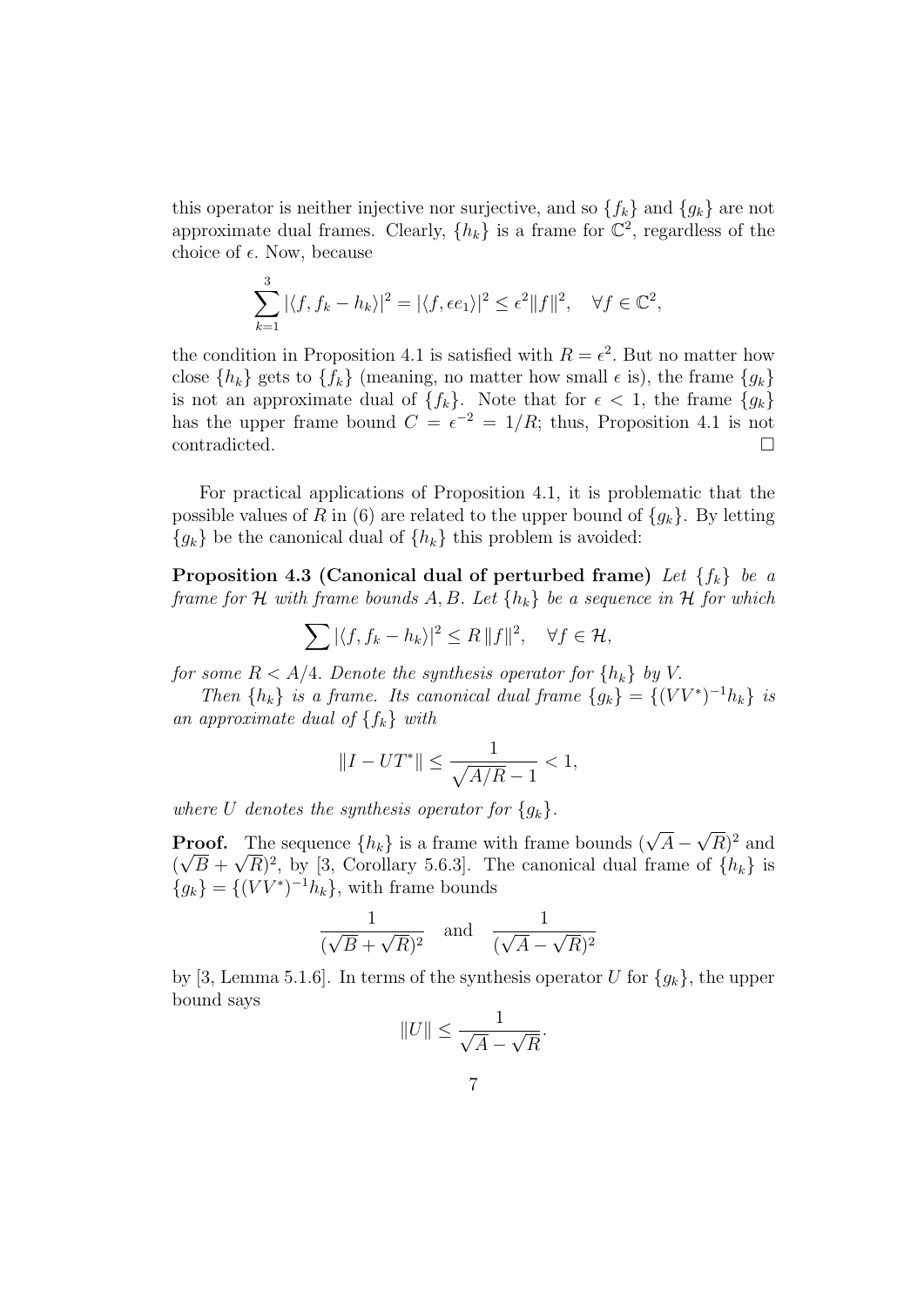Proposition 4.1 therefore implies

$$
||I - UT^*|| \le ||U||\sqrt{R}
$$
  
\n
$$
\le \frac{\sqrt{R}}{\sqrt{A} - \sqrt{R}}
$$
  
\n
$$
= \frac{1}{\sqrt{A/R} - 1}.
$$

To complete the proof, just notice this last expression is smaller than 1 if and only if  $R < A/4$ .

We note that the idea of approximate duals also appear in the paper [12] by Li and Yan. The motivation in [12] comes from sensor modeling, but they treat approximate duals from the mathematical point of view. Technically, the approach in [12] is different from the one presented here. In particular, [12] does not apply a condition of the form (6), which implies that it is necessary to assume  $\{f_k\}$  as well as  $\{h_k\}$  to be a frame. In [12], it is just assumed that  $||f_k - h_k||$  is sufficiently small for all *k*; this does not imply that  ${h_k}$  is a frame whenever  ${f_k}$  is a frame. In addition, [12] applies a decay condition on the inner products  $\langle f_k - h_k, f_\ell - h_\ell \rangle$  which does not appear in our work.

#### **5 Gabor frames and approximate duals**

A *Gabor frame* is a frame for  $L^2(\mathbb{R})$  of the form

$$
\{e^{2\pi i m b}g(x-na)\}_{m,n\in\mathbb{Z}}
$$

for suitably chosen parameters  $a, b > 0$  and a fixed function  $g \in L^2(\mathbb{R})$ , called the *window function.* The number *a* is called the *translation parameter* and *b* is the *modulation parameter.* Introducing the operators

$$
(T_a g)(x) = g(x - a), \ (E_b g)(x) = e^{2\pi i bx} g(x), \text{ for } a, b, x \in \mathbb{R},
$$

the Gabor system can be written in the short form  ${E_{mb}}T_{na}g_{mn} \in \mathbb{Z}$ . For more information on Gabor analysis and its role in time–frequency analysis we refer to the book by Gröchenig  $[7]$ .

Recall the duality conditions for a pair of Gabor systems, due to Janssen [9] and Ron and Shen [13]: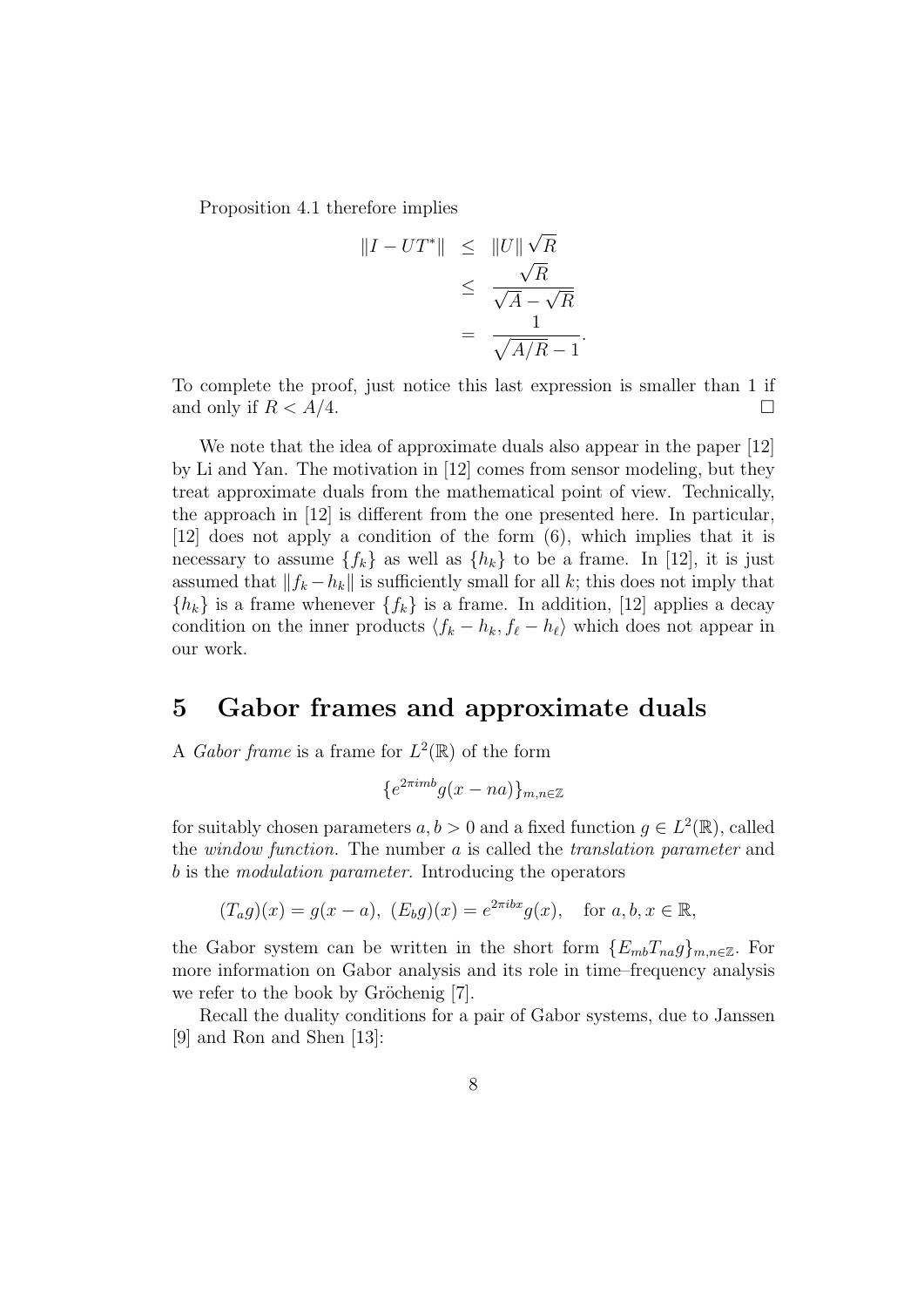**Lemma 5.1** *Two Bessel sequences*  ${E_{mb}}{T_n}\varphi_{m,n\in\mathbb{Z}}$  *and*  ${E_{mb}}{T_n}\varphi_{m,n\in\mathbb{Z}}$  *form* dual frames for  $L^2(\mathbb{R})$  *if and only if the equations* 

$$
\sum_{k\in\mathbb{Z}}\overline{\varphi(x-ak)}g(x-ak)-b = 0, \qquad (7)
$$

$$
\sum_{k\in\mathbb{Z}}\overline{\varphi(x-n/b-ak)}g(x-ak) = 0, \quad n\in\mathbb{Z}\setminus\{0\},\tag{8}
$$

*hold a.e.*

Recall that the Wiener space *W* consists of all bounded measurable functions  $q : \mathbb{R} \to \mathbb{C}$  for which

$$
\sum_{n\in\mathbb{Z}}\|g\chi_{[n,n+1[}]\|_{\infty}<\infty.
$$

It is well known that if  $g \in W$  then  ${E_{mb}}T_{na}g$ <sub>*m*,*n* $\in \mathbb{Z}$  is a Bessel sequence for</sub> each choice of  $a, b > 0$ .

**Proposition 5.2** *Given two functions*  $\varphi, g \in W$  *and two parameters*  $a, b >$ 0*, let T denote the synthesis operator associated with the Gabor system*  ${E_{mb}}T_{na}\varphi\}_{m,n\in\mathbb{Z}}$ , and U the synthesis operator associated with  ${E_{mb}}T_{na}g\}_{m,n\in\mathbb{Z}}$ . *Then*

$$
||I - UT^*|| \leq \frac{1}{b} \left[ \left\| b - \sum_{k \in \mathbb{Z}} \overline{T_{ak}g} T_{ak} \varphi \right\|_{\infty} + \sum_{n \neq 0} \left\| \sum_{k \in \mathbb{Z}} \overline{T_{n/b} T_{ak}g} T_{ak} \varphi \right\|_{\infty} \right].
$$

**Proof.** The starting point is the Walnut representation [14] of the mixed frame operator associated with  ${E_{mb}T_{na}\varphi}_{m,n\in\mathbb{Z}}$  and  ${E_{mb}T_{na}g}_{m,n\in\mathbb{Z}}$ . According to Theorem 6.3.2 in [7],

$$
UT^*f(\cdot) = \frac{1}{b} \sum_{n \in \mathbb{Z}} \left( \sum_{k \in \mathbb{Z}} \overline{T_{ak} \varphi(\cdot - n/b)} T_{ak} g(\cdot) \right) T_{n/b} f(\cdot), \quad f \in L^2(\mathbb{R}).
$$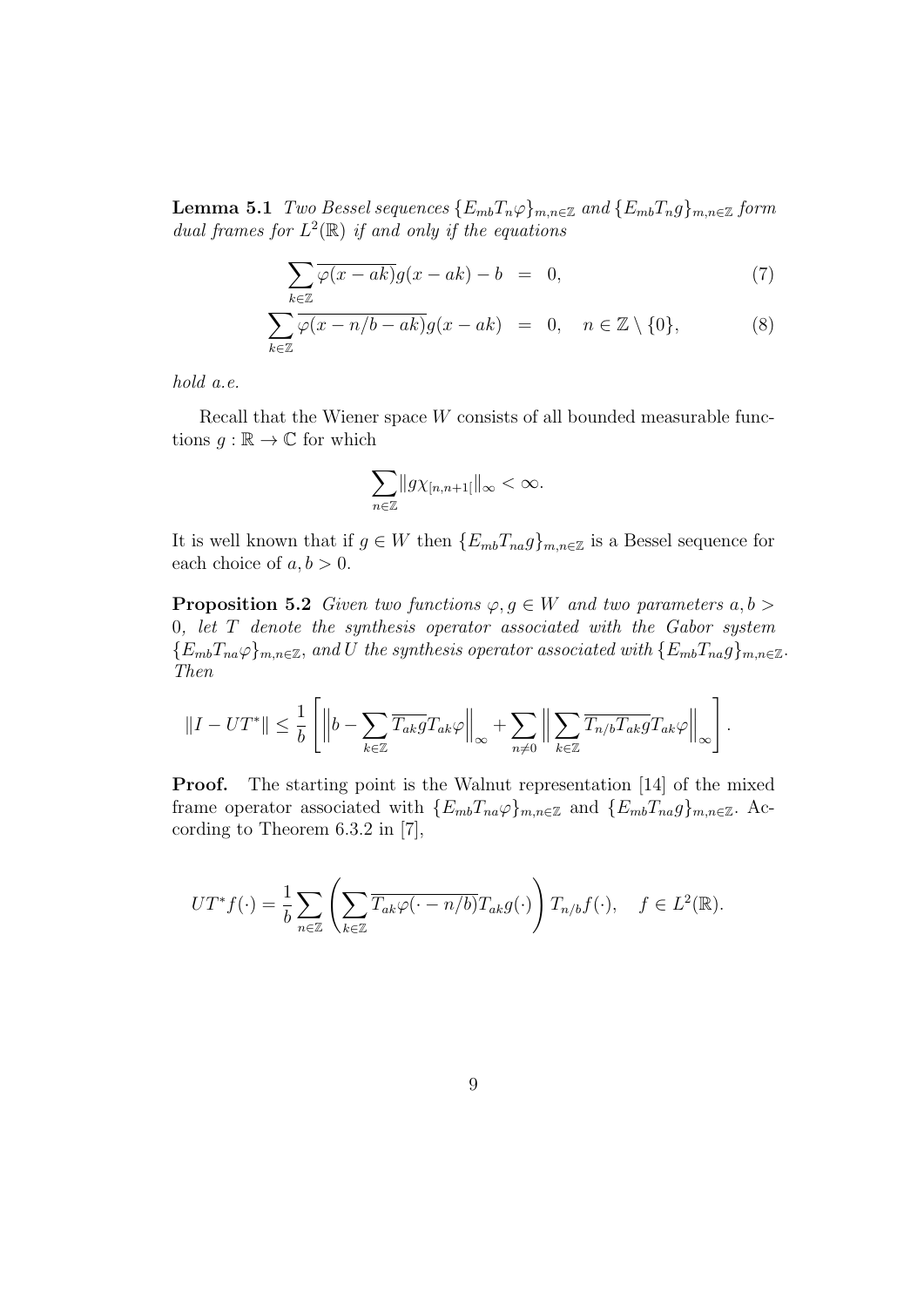Thus,

$$
\|f - UT^* f\|
$$
\n
$$
\leq \left\| \left(1 - \frac{1}{b} \sum_{k \in \mathbb{Z}} \overline{T_{ak} \varphi(\cdot)} T_{ak} g(\cdot) \right) f \right\|
$$
\n
$$
+ \frac{1}{b} \left\| \sum_{n \neq 0} \left( \sum_{k \in \mathbb{Z}} \overline{T_{ak} \varphi(\cdot - n/b)} T_{ak} g(\cdot) \right) T_{n/b} f \right\|
$$
\n
$$
\leq \frac{1}{b} \left\| b - \sum_{k \in \mathbb{Z}} \overline{T_{ak} \varphi} T_{ak} g \right\|_{\infty} \|f\| + \frac{1}{b} \sum_{n \neq 0} \left\| \sum_{k \in \mathbb{Z}} \overline{T_{n/b} T_{ak} \varphi} T_{ak} g \right\|_{\infty} \|f\|,
$$

which concludes the proof.  $\Box$ 

Observe that the terms appearing in the estimate in Proposition 5.2 measure the deviation from equality in the duality relations in Lemma 5.1, with respect to the *∥·∥∞*-norm. In particular, in case of perfect reconstruction our estimate gives the optimal result  $||I - UT^*|| = 0$ .

## **6 Applications to Gabor frames generated by the Gaussian**

The Gaussian is well known to generate a Gabor frame whenever *ab <* 1*.* With the scaling chosen as

$$
\varphi(x) := 2^{1/4} e^{-\pi x^2},
$$

it was shown by Janssen [10] that for any  $\epsilon > 0$ ,  $\epsilon < 1 - ab$ , the function

$$
\gamma_{\epsilon}(x) := 2^{-1/4} b K^{-1} e^{\pi x^2} \sum_{k \in \mathbb{Z}} (-1)^k e^{-\pi a (k+1/2)^2/b} \operatorname{erfc}[(x - (k+1/2)a) \sqrt{\pi/\epsilon}] \tag{9}
$$

with

$$
K := \sum_{k \in \mathbb{Z}} (-1)^k (2k+1) e^{-\pi a(k+1/2)^2}, \quad \text{erfc}(x) := \frac{2}{\sqrt{\pi}} \int_x^{\infty} e^{-s^2} \, ds
$$

generates a dual frame of  ${E_{mb}}{T_{na}}\varphi$ <sub>*m*,*n* $\in \mathbb{Z}$ .</sub>

The expression (9) is appealing, but quite complicated, and so it is natural to ask for approximately dual frames with a simpler expression.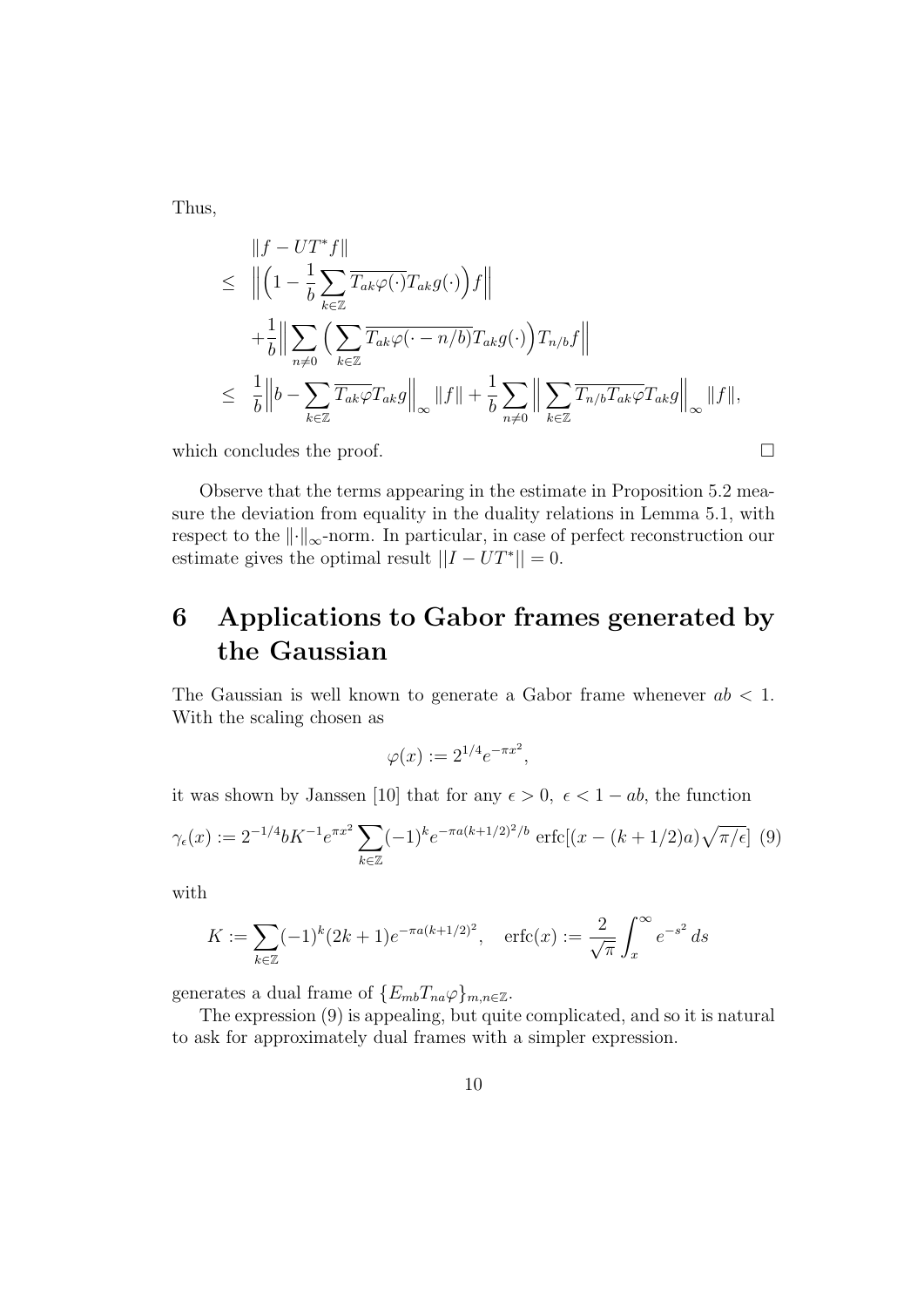We will construct explicit, approximately dual frames associated with the Gaussian, for certain choices of *a* and *b*. These approximately dual frames provide *almost* perfect reconstruction; Example 6.1 is particularly interesting because it deals with a frame that is far from being tight, *i.e.*, no easy way of obtaining an approximately dual frame is available.

#### **Example 6.1** Let

$$
\varphi(x) = e^{-4x^2}.
$$

An application of Theorem 5.1.5 in [3] shows that the functions  ${E_{0.1m}}T_n\varphi_{m,n\in\mathbb{Z}}$ form a frame for  $L^2(\mathbb{R})$  with frame bounds  $A = 2.6$ ,  $B = 10.1$ . Let  $h = B_8$ denote the eighth-order B-spline, centered at the origin. The function

$$
h(x) = \frac{315}{151} B_8(2.36x)
$$

yields a close approximation of  $\varphi$ , see Figure 1(a). A numerical calculation based on Theorem 5.1.5 in [3] shows that the functions  ${E_{0.1m}}T_n(\varphi-h)$ <sub>*m,n* $\in \mathbb{Z}$ </sub> form a Bessel sequence with Bessel bound  $R = 6.5 \cdot 10^{-4} < A/4$ .

The function *h* has support on [*−*4*/*2*.*36*,* 4*/*2*.*36]*,* an interval of length 8/2.36. Since the modulation parameter  $b = 0.1$  is smaller than  $(8/2.36)^{-1}$ and the function

$$
H(x) = \sum_{k \in \mathbb{Z}} |h(x+k)|^2
$$

is bounded above and below away from zero, it follows from Corollary 9.1.7 in [3] that the frame  ${E_{0.1m}T_nh}_{m,n\in\mathbb{Z}}$  has the canonical dual frame  ${E_{0.1m}T_ng}_{m,n\in\mathbb{Z}}$ , where

$$
g(x) = \frac{0.1}{\sum_{n \in \mathbb{Z}} |h(x+n)|^2} h(x)
$$
  
= 
$$
\frac{15.1}{315} \frac{1}{\sum_{n \in \mathbb{Z}} |B_8(2.36(x+n))|^2} B_8(2.36x).
$$
 (10)

See Figure 1(b).

The frame  ${E_{0.1m}T_n g}_{m,n \in \mathbb{Z}}$  is approximately dual to  ${E_{0.1m}T_n \varphi}_{m,n \in \mathbb{Z}}$ , by Proposition 4.3. Denoting their synthesis operators by *U* and *T* respectively, the approximation rate in Proposition 4.3 is measured by

$$
||I - UT^*|| \le \frac{1}{\sqrt{A/R - 1}} \le 0.016. \tag{11}
$$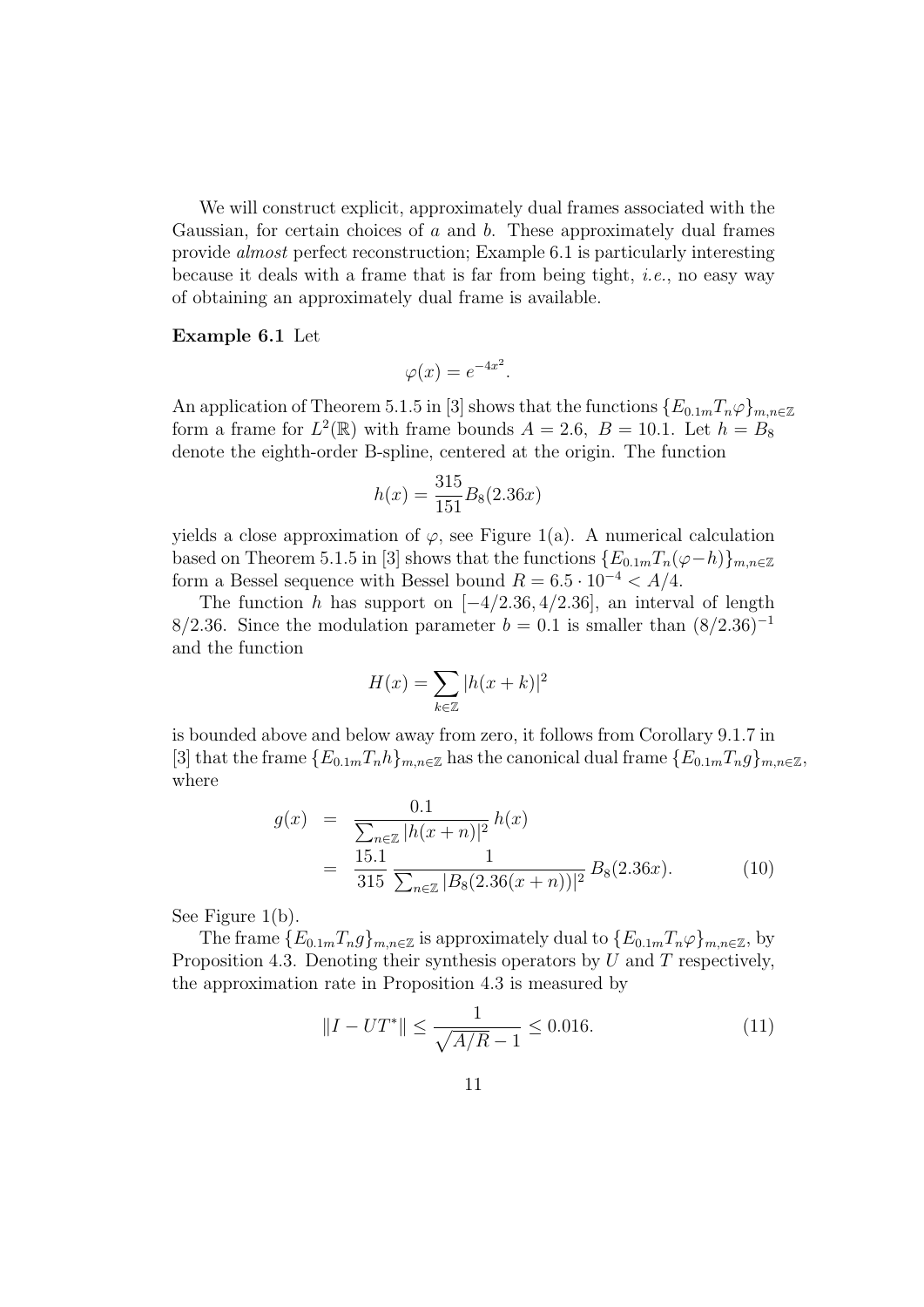

Figure 1: (a): The function  $x \mapsto e^{-4x^2} - \frac{315}{151}B_8(2.36x)$ ; (b): the approximately dual window  $q$  in  $(10)$ .

On the other hand, Proposition 5.2 yields the somewhat better estimate

$$
||I - UT^*|| \le \frac{1}{\sqrt{A/R} - 1} \le 0.009. \tag{12}
$$

Thus the approximate dual frame almost yields perfect reconstruction.

Note that the frame  ${E_{0.1m}T_n\varphi}_{m,n\in\mathbb{Z}}$  is far from being tight. Thus, the sequence  ${E_{0.1m}}T_n\left(\frac{2}{4+}\right)$  $\left(\frac{2}{A+B}\varphi\right)$ <sub>*m*,*n*∈Z is a poor approximate dual: the standard</sub> estimate

$$
||I - \frac{2}{A+b}S|| \le \frac{B-A}{B+A}
$$

yields

$$
||I - \frac{2}{A+B}S|| \le \frac{\frac{B}{A} - 1}{\frac{B}{A} + 1} = 0.59,
$$

which is far worse than the result in  $(12)$ .

**Remark 6.2** In case a closer approximation than in  $(12)$  is required, an application of the iterative procedure in Proposition 3.2 (ii) can bring us as close to perfect reconstruction as desired. Letting  ${f_k}$  be a Gabor frame  ${E_{mb}}T_{na}f_{mn}$ *g* and  ${g_k}$  be an approximately dual Gabor frame  ${E_{mb}}T_{na}g\}_{m,n\in\mathbb{Z}}$ , each approximate dual  ${\{\gamma_k^{(N)}\}}$  $\binom{n}{k}$  constructed in Proposition 3.2 will again have Gabor structure. For  $N = 1$ , an easy calculation shows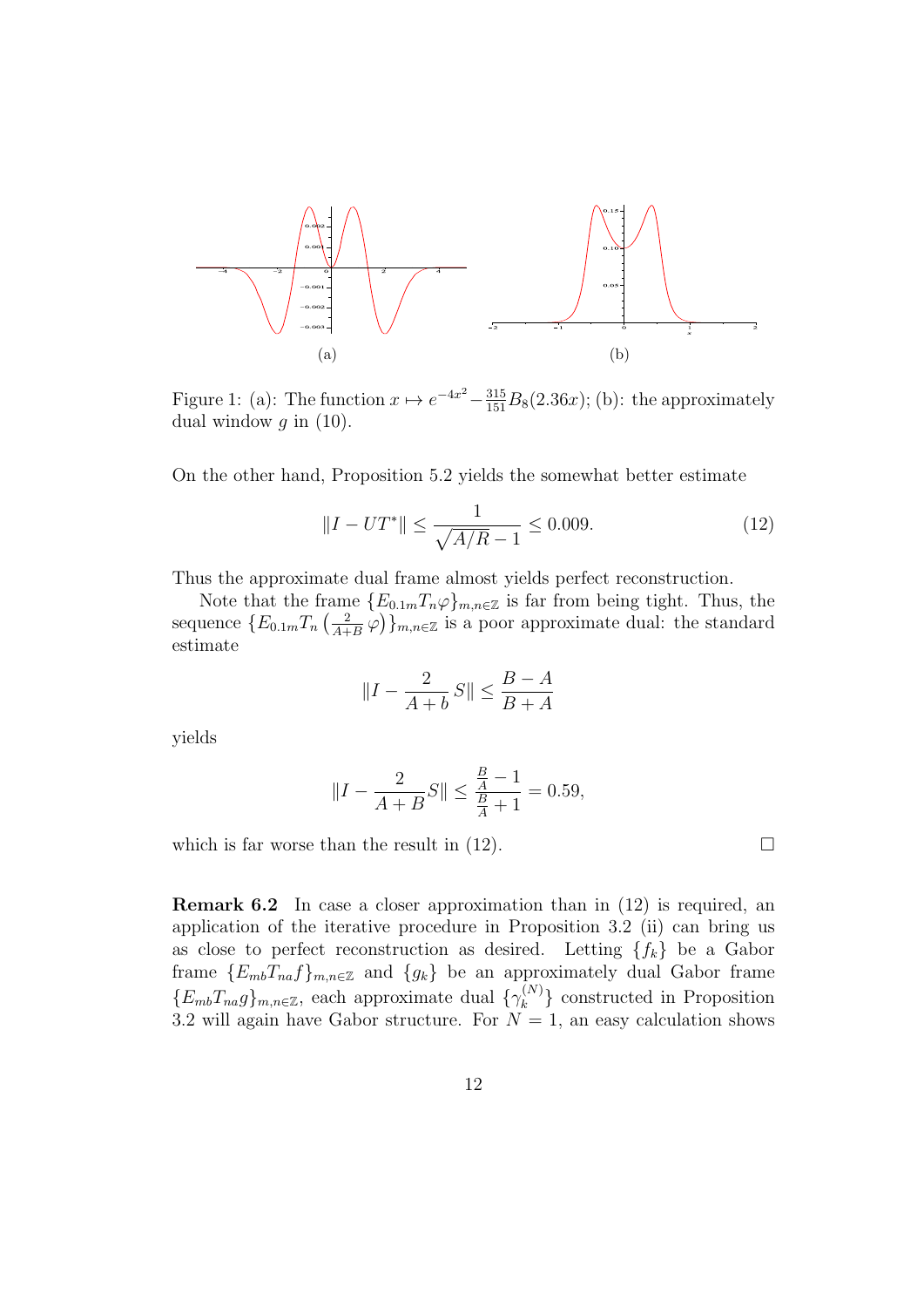that  $\{\gamma_k^{(N)}\}$  $\{E_{mb}T_{na}\gamma\}_{m,n\in\mathbb{Z}}$ , where

$$
\gamma = g + (I - UT^*)g = 2g - UT^*g
$$
  
= 
$$
2g - \sum_{m',n' \in \mathbb{Z}} \langle g, E_{m'b} T_{n'a} f \rangle E_{m'b} T_{n'a} g
$$
  
= 
$$
(2 - \langle g, f \rangle) g - \sum_{(m',n') \neq (0,0)} \langle g, E_{m'b} T_{n'a} f \rangle E_{m'b} T_{n'a} g.
$$

For the particular case considered in Example 6.1, and denoting the synthesis operator for  ${E_{mb}}T_{na}\gamma_{mn\in\mathbb{Z}}$  by *Z*, Proposition 3.2 shows that the estimate in (11) will be replaced by

$$
||I - Z^*T|| \le 0.009^2 = 8.1 \times 10^{-5}.
$$

### **Acknowledgments**

Laugesen thanks the Department of Mathematics at the Technical University of Denmark for travel support and a warm welcome. Both authors thank the reviewers for their helpful comments and for informing us about related literature.

### **References**

- [1] P. Balazs, H. G. Feichtinger, M. Hampejs and G. Kracher: *Double preconditioning for Gabor frames.* IEEE Trans. Signal Process. **54**, 4597– 4610, 2006.
- [2] H.-Q. Bui and R. S. Laugesen: *Frequency-scale frames and the solution of the Mexican hat problem.* Constr. Approx., to appear.
- [3] O. Christensen: *Frames and bases. An introductory course*. Birkhäuser, Boston, 2008.
- [4] H. G. Feichtinger and K. Gröchenig: *Banach spaces related to integrable group representations and their atomic decomposition I.* J. Funct. Anal. **86** (1989), 307–340.
- [5] H. G. Feichtinger and N. Kaiblinger. *Varying the time-frequency lattice of Gabor frames.* Trans. Amer. Math. Soc. **356**, 2001–2023, 2004.